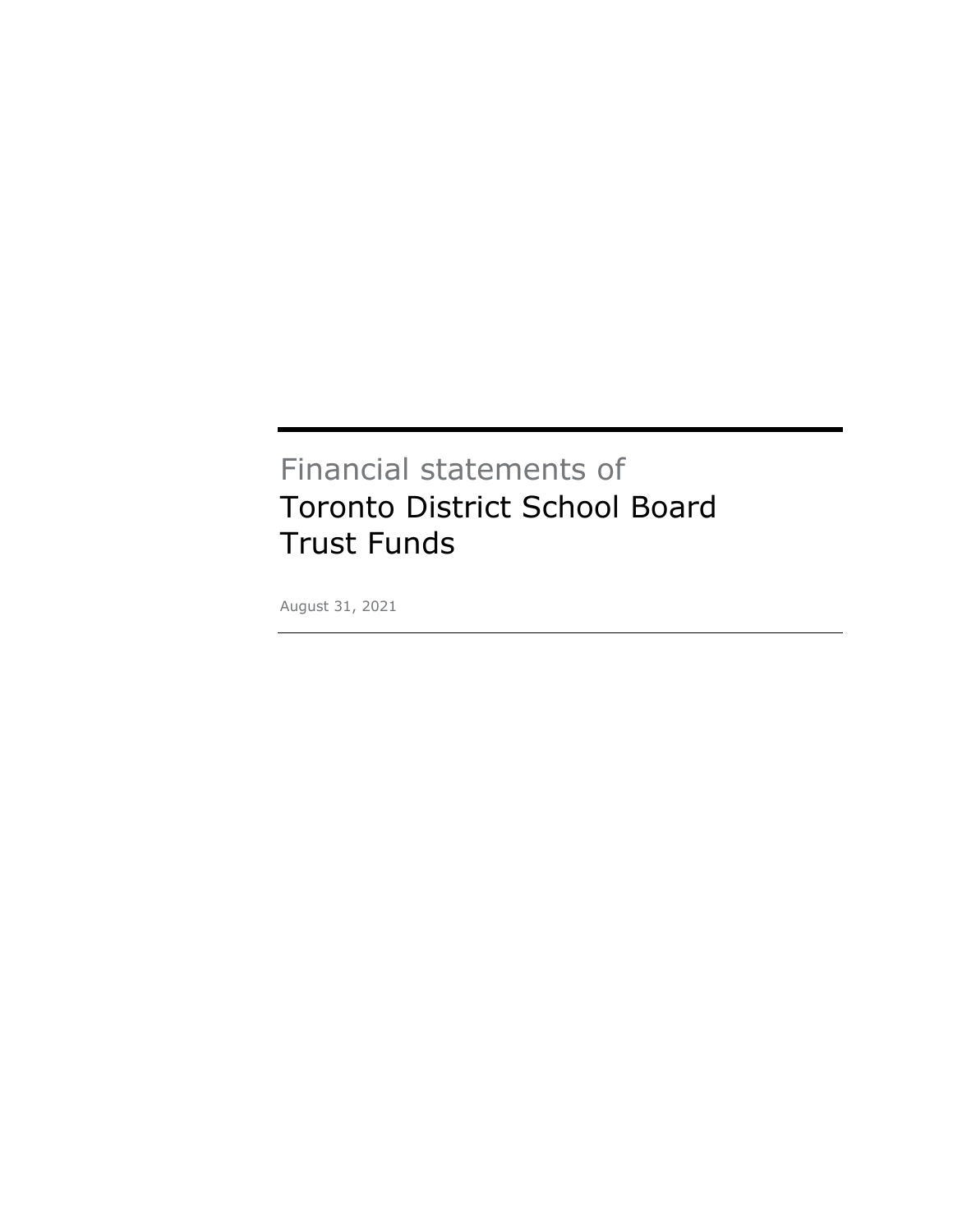| Independent Auditor's Report                      | $1 - 2$        |
|---------------------------------------------------|----------------|
| Statement of financial position                   | 3              |
| Statement of operations and changes in net assets | $\overline{4}$ |
| Statement of cash flows                           | 5.             |
| Notes to the financial statements                 | $6 - 8$        |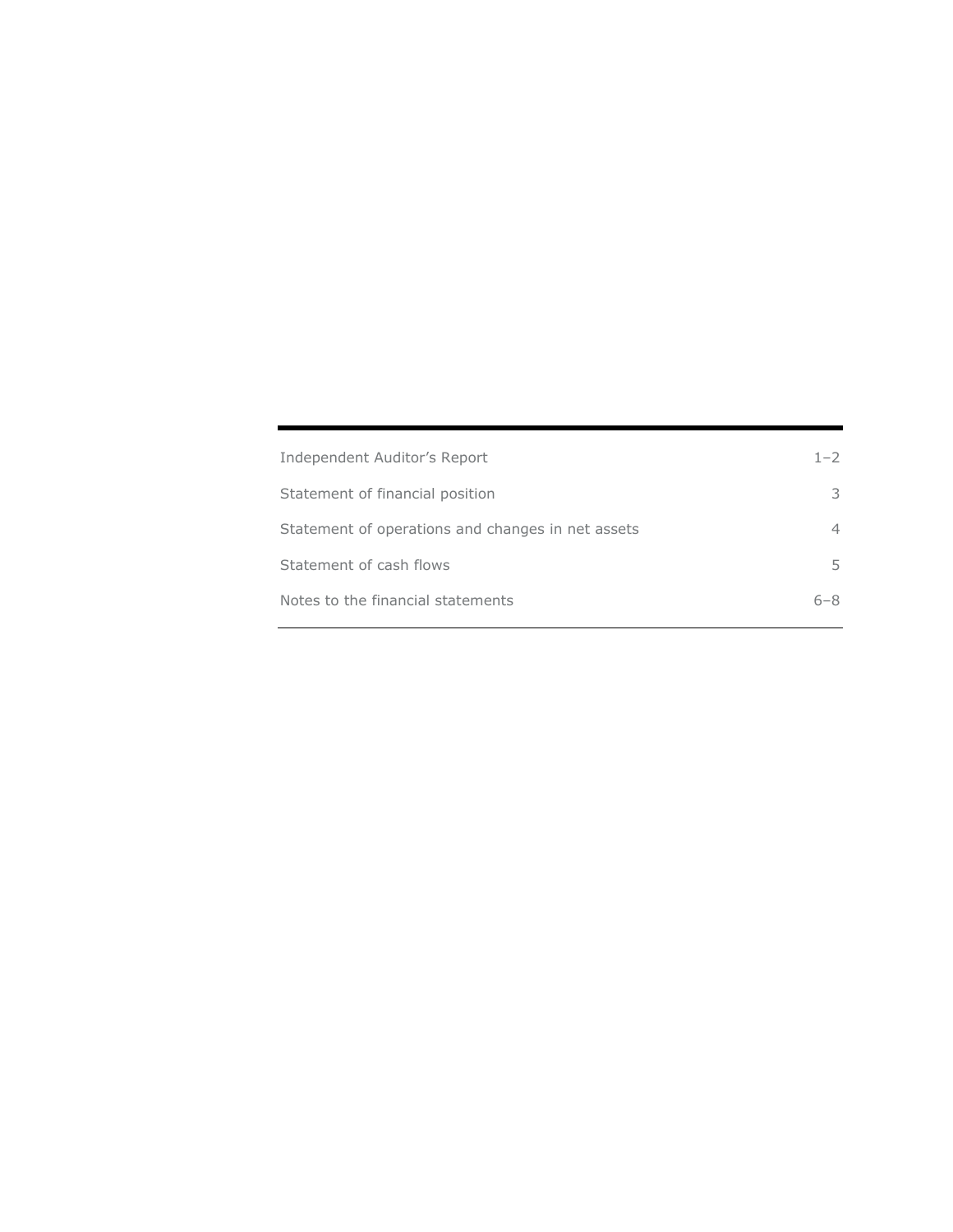# Deloitte.

Deloitte LLP 8 Adelaide Street West Suite 200 Toronto ON M5H 0A9 Canada

Tel: 416-601-6150 Fax: 416-601-6151 www.deloitte.ca

# **Independent Auditor's Report**

To the Board of Trustees of Toronto District School Board

# **Qualified Opinion**

We have audited the financial statements of Toronto District School Board Trust Funds (the "Trust Funds"), which comprise the statement of financial position as at August 31, 2021, and the statements of operations and changes in net assets and cash flows for the year then ended, and notes to the financial statements, including a summary of significant accounting policies (collectively referred to as the "financial statements").

In our opinion, except for the possible effects of the matter described in the *Basis for Qualified Opinion* section of our report, the accompanying financial statements present fairly, in all material respects, the financial position of the Trust Funds as at August 31, 2021, and the results of its operations and its cash flows for the year then ended in accordance with Canadian accounting standards for not-forprofit organizations.

# **Basis for Qualified Opinion**

In common with many not-for-profit organizations, the Trust Funds derive revenue from the general public in the form of donations, the completeness of which is not susceptible to satisfactory audit verification. Accordingly, our verification of these revenues was limited to the amounts recorded in the records of the Trust Funds and we were not able to determine whether any adjustments might be necessary to donations revenue, the excess (deficiency) of revenues over expenses, and cash flows from operations for the years ended August 31, 2021 and 2020, current assets as at August 31, 2021 and 2020, and net assets as at September 1 and August 31 for both the 2021 and 2020 fiscal years. Our audit opinion on the financial statements for the year ended August 31, 2020 was modified accordingly because of the possible effects of this scope limitation.

We conducted our audit in accordance with Canadian generally accepted auditing standards ("Canadian GAAS"). Our responsibilities under those standards are further described in the *Auditor's Responsibilities for the Audit of the Financial Statements* section of our report. We are independent of the Trust Funds in accordance with the ethical requirements that are relevant to our audit of the financial statements in Canada, and we have fulfilled our other ethical responsibilities in accordance with these requirements. We believe that the audit evidence we have obtained is sufficient and appropriate to provide a basis for our qualified audit opinion.

# **Responsibilities of Management and Those Charged with Governance for the Financial Statements**

Management is responsible for the preparation and fair presentation of the financial statements in accordance with Canadian accounting standards for not-for-profit organizations, and for such internal control as management determines is necessary to enable the preparation of financial statements that are free from material misstatement, whether due to fraud or error.

In preparing the financial statements, management is responsible for assessing the Trust Funds' ability to continue as a going concern, disclosing, as applicable, matters related to going concern and using the going concern basis of accounting unless management either intends to liquidate the Trust Funds or to cease operations, or has no realistic alternative but to do so.

Those charged with governance are responsible for overseeing the Trust Funds' financial reporting process.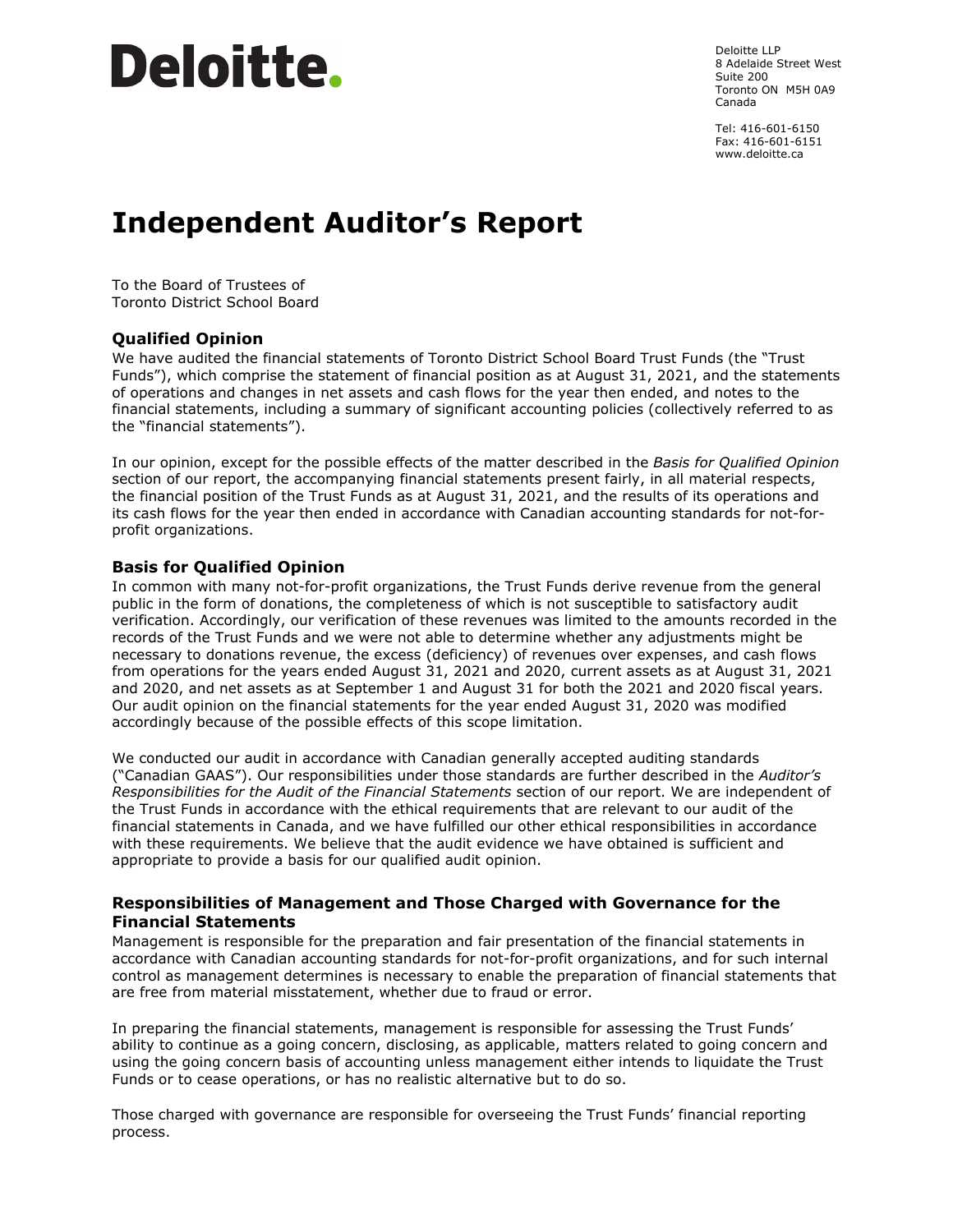# **Auditor's Responsibilities for the Audit of the Financial Statements**

Our objectives are to obtain reasonable assurance about whether the financial statements as a whole are free from material misstatement, whether due to fraud or error, and to issue an auditor's report that includes our opinion. Reasonable assurance is a high level of assurance, but is not a guarantee that an audit conducted in accordance with Canadian GAAS will always detect a material misstatement when it exists. Misstatements can arise from fraud or error and are considered material if, individually or in the aggregate, they could reasonably be expected to influence the economic decisions of users taken on the basis of these financial statements.

As part of an audit in accordance with Canadian GAAS, we exercise professional judgment and maintain professional skepticism throughout the audit. We also:

- Identify and assess the risks of material misstatement of the financial statements, whether due to fraud or error, design and perform audit procedures responsive to those risks, and obtain audit evidence that is sufficient and appropriate to provide a basis for our opinion. The risk of not detecting a material misstatement resulting from fraud is higher than for one resulting from error, as fraud may involve collusion, forgery, intentional omissions, misrepresentations, or the override of internal control.
- Obtain an understanding of internal control relevant to the audit in order to design audit procedures that are appropriate in the circumstances, but not for the purpose of expressing an opinion on the effectiveness of the Trust Funds' internal control.
- Evaluate the appropriateness of accounting policies used and the reasonableness of accounting estimates and related disclosures made by management.
- Conclude on the appropriateness of management's use of the going concern basis of accounting and, based on the audit evidence obtained, whether a material uncertainty exists related to events or conditions that may cast significant doubt on the Trust Funds' ability to continue as a going concern. If we conclude that a material uncertainty exists, we are required to draw attention in our auditor's report to the related disclosures in the financial statements or, if such disclosures are inadequate, to modify our opinion. Our conclusions are based on the audit evidence obtained up to the date of our auditor's report. However, future events or conditions may cause the Trust Funds to cease to continue as a going concern.
- Evaluate the overall presentation, structure and content of the financial statements, including the disclosures, and whether the financial statements represent the underlying transactions and events in a manner that achieves fair presentation.

We communicate with those charged with governance regarding, among other matters, the planned scope and timing of the audit and significant audit findings, including any significant deficiencies in internal control that we identify during our audit.

Deloitte LLP

Chartered Professional Accountants Licensed Public Accountants December 8, 2021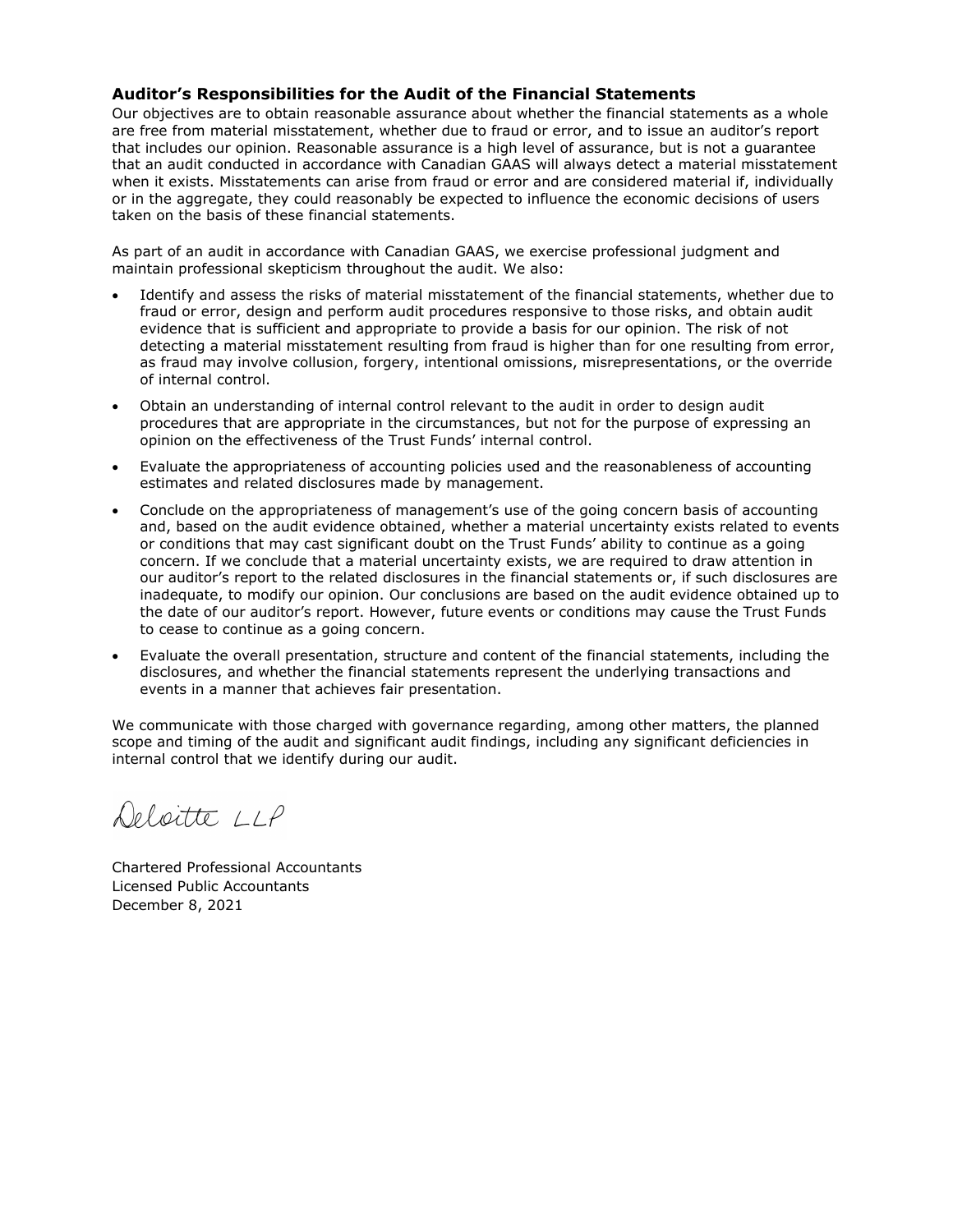# **Toronto District School Board Trust Funds**

**Statement of financial position** As at August 31, 2021

|                                   |       |                                 |                                                                 | 2021         |                   |                                                   | 2020        |
|-----------------------------------|-------|---------------------------------|-----------------------------------------------------------------|--------------|-------------------|---------------------------------------------------|-------------|
|                                   | Notes | <b>Endowment</b><br><b>Fund</b> | <b>Restricted</b><br>(donations/<br>scholarship)<br><b>Fund</b> | <b>Total</b> | Endowment<br>Fund | Restricted<br>(donations/<br>scholarship)<br>Fund | Total<br>\$ |
|                                   |       |                                 |                                                                 |              |                   |                                                   |             |
| <b>Assets</b>                     |       |                                 |                                                                 |              |                   |                                                   |             |
| Cash and cash equivalents         |       | 4,387,478                       | 8,233,569                                                       | 12,621,047   | 4,373,082         | 8,416,172                                         | 12,789,254  |
| Investments                       |       |                                 | 71,722                                                          | 71,722       |                   | 61,105                                            | 61,105      |
| Accounts receivable               | 5     |                                 | 11,112                                                          | 11,112       |                   | 70,835                                            | 70,835      |
|                                   |       | 4,387,478                       | 8,316,403                                                       | 12,703,881   | 4,373,082         | 8,548,112                                         | 12,921,194  |
|                                   |       |                                 |                                                                 |              |                   |                                                   |             |
| <b>Liabilities and net assets</b> |       |                                 |                                                                 |              |                   |                                                   |             |
| Accounts payable and              |       |                                 |                                                                 |              |                   |                                                   |             |
| accrued liabilities               |       |                                 | 24,925                                                          | 24,925       |                   | 18,868                                            | 18,868      |
| Due to Toronto District           |       |                                 |                                                                 |              |                   |                                                   |             |
| School Board                      | 6     |                                 | 1,332                                                           | 1,332        |                   | 4,395                                             | 4,395       |
|                                   |       |                                 | 26,257                                                          | 26,257       |                   | 23,263                                            | 23,263      |
| Net assets externally restricted  |       | 4,387,478                       | 8,290,146                                                       | 12,677,624   | 4,373,082         | 8,524,849                                         | 12,897,931  |
|                                   |       | 4,387,478                       | 8,316,403                                                       | 12,703,881   | 4,373,082         | 8,548,112                                         | 12,921,194  |

The accompanying notes are an integral part of the financial statements.

Approved by the Board of Trustees

\_\_\_\_\_\_\_\_\_\_\_\_\_\_\_\_\_\_\_\_\_\_\_\_\_\_\_\_\_\_\_\_\_\_\_, Chair of the Board of Trustee

**Example 2 is a series of Education** (Director of Education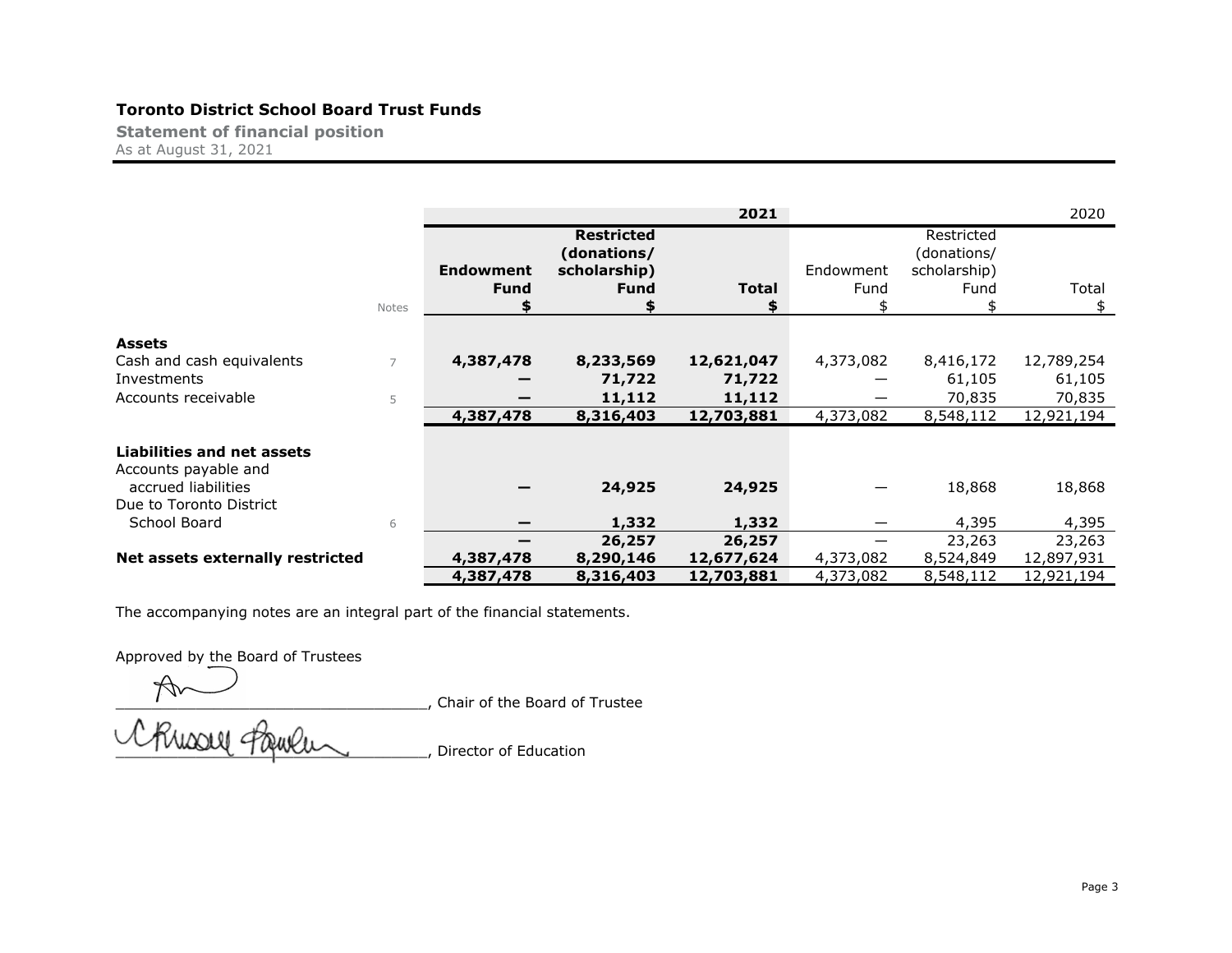# **Toronto District School Board Trust Funds**

**Statement of operations and changes in net assets** Year ended August 31, 2021

|                                              |                |                  |                   | 2021         |           |              | 2020       |
|----------------------------------------------|----------------|------------------|-------------------|--------------|-----------|--------------|------------|
|                                              |                |                  | <b>Restricted</b> |              |           | Restricted   |            |
|                                              |                |                  | (donations/       |              |           | (donations/  |            |
|                                              |                | <b>Endowment</b> | scholarship)      |              | Endowment | scholarship) |            |
|                                              |                | <b>Fund</b>      | <b>Fund</b>       | <b>Total</b> | Fund      | Fund         | Total      |
|                                              | Notes          |                  |                   | \$           |           | \$           | \$         |
|                                              |                |                  |                   |              |           |              |            |
| Revenue                                      |                |                  |                   |              |           |              |            |
| <b>Donations</b>                             |                | 14,396           | 120,241           | 134,637      | 8,600     | 149,867      | 158,467    |
| Investment income and other contributions    | $\overline{2}$ |                  | 188,746           | 188,746      |           | 308,833      | 308,833    |
| Unrealized gain (loss) on investments        |                |                  | 10,617            | 10,617       |           | (6,714)      | (6, 714)   |
|                                              |                | 14,396           | 319,604           | 334,000      | 8,600     | 451,986      | 460,586    |
|                                              |                |                  |                   |              |           |              |            |
| <b>Expenses</b>                              | 3              |                  |                   |              |           |              |            |
| Scholarships and student awards              |                |                  | 520,753           | 520,753      |           | 433,543      | 433,543    |
| Educational programs/facilities              |                |                  | 33,554            | 33,554       |           | 25,104       | 25,104     |
|                                              |                | —                | 554,307           | 554,307      |           | 458,647      | 458,647    |
|                                              |                |                  |                   |              |           |              |            |
| Excess (deficiency) of revenue over expenses |                | 14,396           | (234,703)         | (220, 307)   | 8,600     | (6,661)      | 1,939      |
| Net assets, beginning of year                |                | 4,373,082        | 8,524,849         | 12,897,931   | 4,364,482 | 8,531,510    | 12,895,992 |
| Net assets, end of year                      |                | 4,387,478        | 8,290,146         | 12,677,624   | 4,373,082 | 8,524,849    | 12,897,931 |

The accompanying notes are an integral part of the financial statements.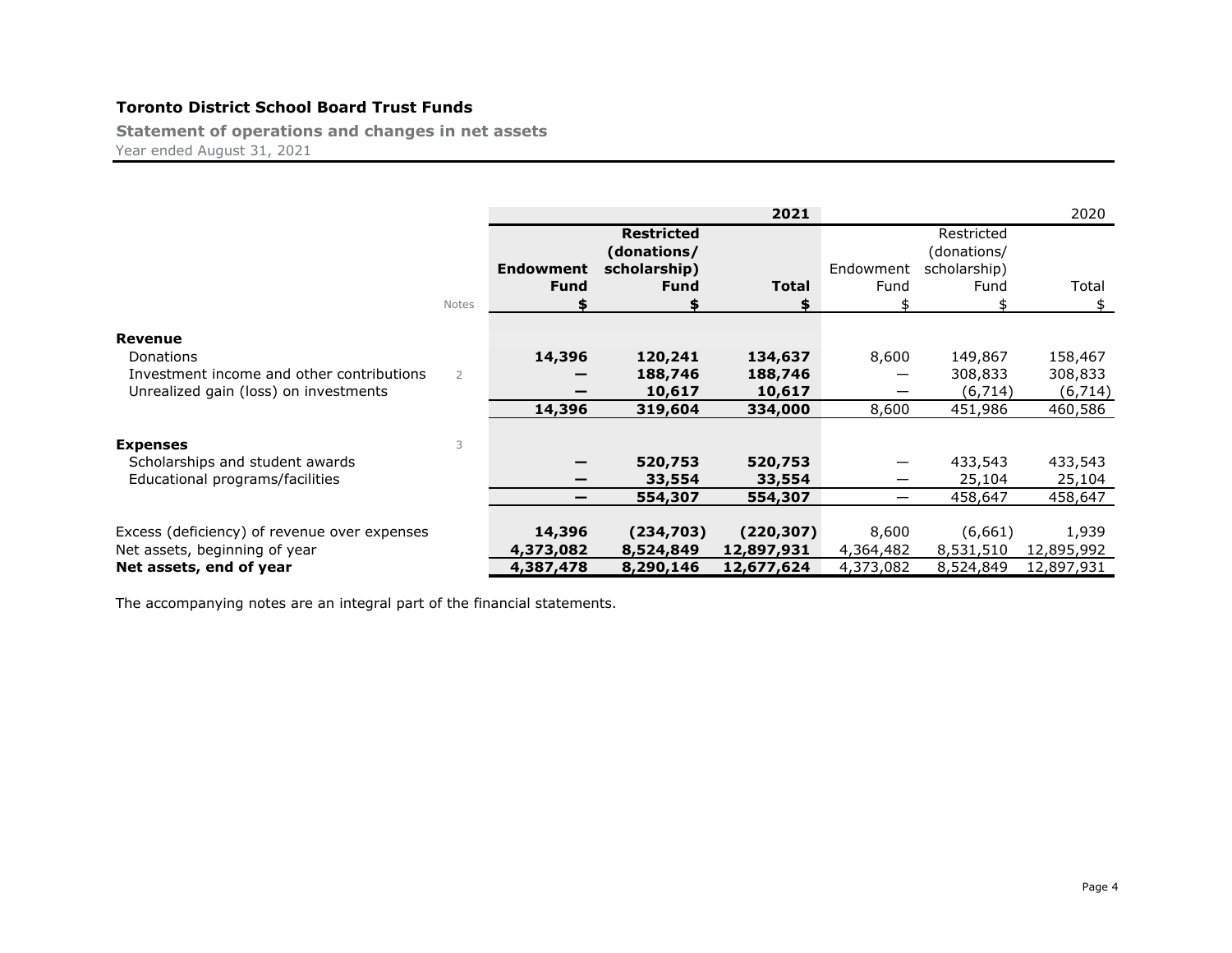# **Toronto District School Board Trust Funds**

**Statement of cash flows** Year ended August 31, 2021

|                                                           | 2021       | 2020        |
|-----------------------------------------------------------|------------|-------------|
|                                                           | \$         | \$          |
|                                                           |            |             |
| <b>Operating activities</b>                               |            |             |
| (Deficiency) excess of revenue over expenses for the year | (220, 307) | 1,939       |
| Item not affecting cash                                   |            |             |
| Unrealized (gain) loss on investments                     | (10, 617)  | 6,714       |
|                                                           | (230, 924) | 8,653       |
| Changes in non-cash working capital balances              |            |             |
| related to operations                                     |            |             |
| Accounts receivable                                       | 59,723     | (33, 557)   |
| Accounts payable and accrued liabilities                  | 6,057      | 9,769       |
| Due to Toronto District School Board                      | (3,063)    | (1,986,466) |
|                                                           | (168, 207) | (2,001,601) |
|                                                           |            |             |
| Decrease in cash and cash equivalents                     | (168, 207) | (2,001,601) |
| Cash and cash equivalents, beginning of year              | 12,789,254 | 14,790,855  |
| Cash and cash equivalents, end of year                    | 12,621,047 | 12,789,254  |

The accompanying notes are an integral part of the financial statements.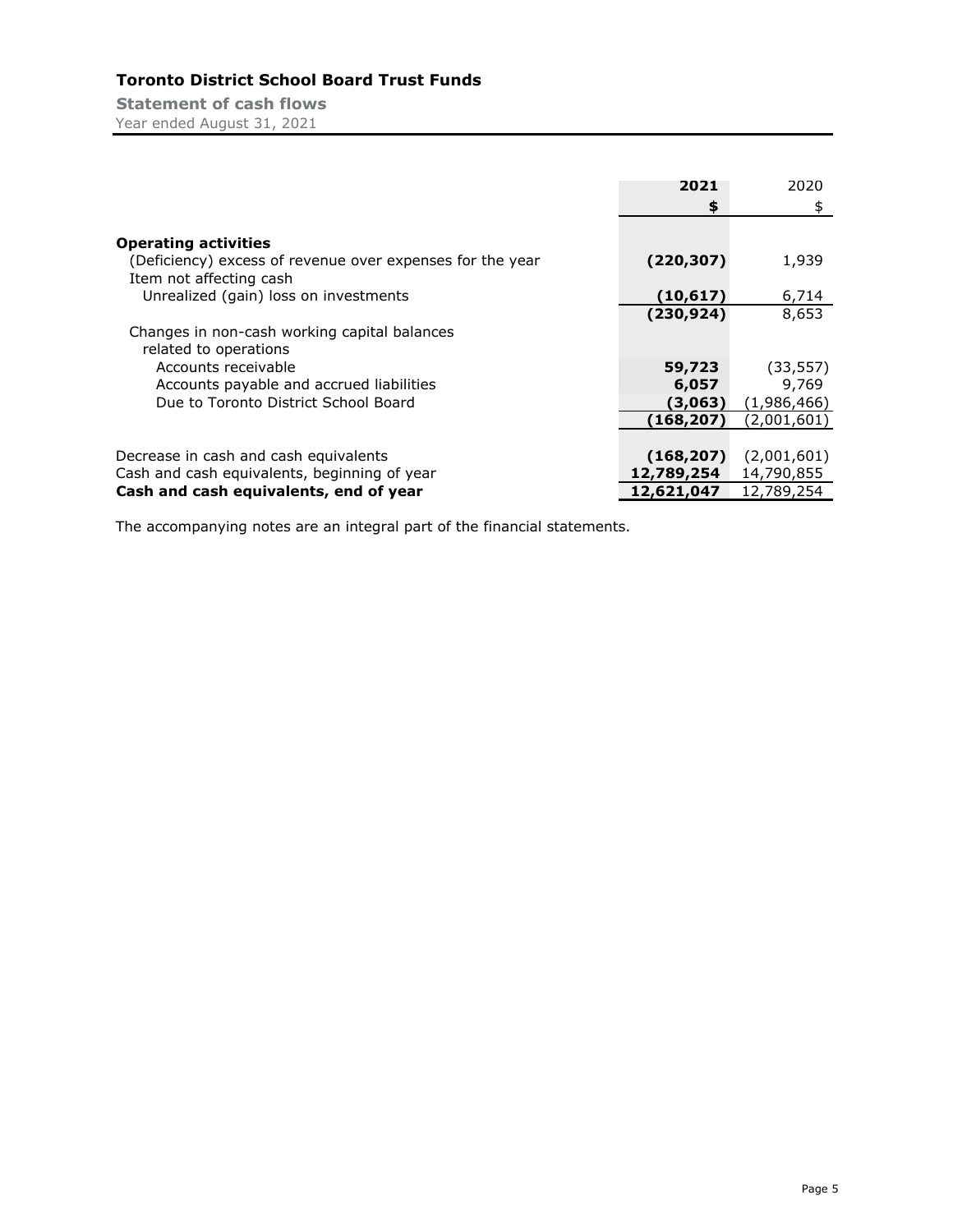These financial statements report the Trust Funds of the Toronto District School Board (the "Trust Funds").

# **1. Significant accounting policies**

The financial statements have been prepared by management in accordance with Canadian accounting standards for not-for-profit organizations published by CPA Canada using the restricted fund method of accounting for contributions. The more significant of the accounting policies are outlined below.

*Fund accounting* 

- (a) The Restricted (donations/scholarship) Fund reports donor-restricted resources, including interest earned on the endowment fund that are to be used to provide scholarships and student awards as well as educational programs, facilities, as directed by their related agreements.
- (b) The Endowment Fund has restrictions placed by the donors on the maintenance of the capital of the fund.

#### *Financial instruments*

The Trust Funds has selected the following classifications and measurements for its financial instrument assets and liabilities:

| Asset/liability                          | Category       |
|------------------------------------------|----------------|
| Cash and cash equivalents                | Fair value     |
| Investments                              | Fair value     |
| Accounts receivable                      | Amortized cost |
| Accounts payable and accrued liabilities | Amortized cost |

Financial assets and financial liabilities are initially recognized at fair value when the Trust Funds become a party to the contractual provisions of the financial instrument. Subsequently, all financial instruments are measured at amortized cost, with the exception of cash and cash equivalents and investments which are measured at fair value. Changes in fair value are recorded in the Statement of operations and changes in net assets.

Financial assets measured at amortized cost are assessed at each reporting date for indications of impairment. If such impairment exists, the asset is written down and the resulting impairment loss is recognized in the Statement of operations and changes in net assets.

Publicly traded securities are valued based on the latest bid prices. Transactions are recorded on a trade date basis.

Realized investment income, which consists of interest, dividends and realized gains and losses, is recorded in interest and other contributions in the Statement of operations and changes in net assets when earned. The change in unrealized gains and losses from investments during the year is recorded in the Statement of operations and changes in net assets.

#### *Revenue recognition*

Restricted expendable contributions are recognized as revenue of the Restricted (donations/scholarship) Fund when received. Contributions for endowments are recorded as revenue in the Endowment Fund when received.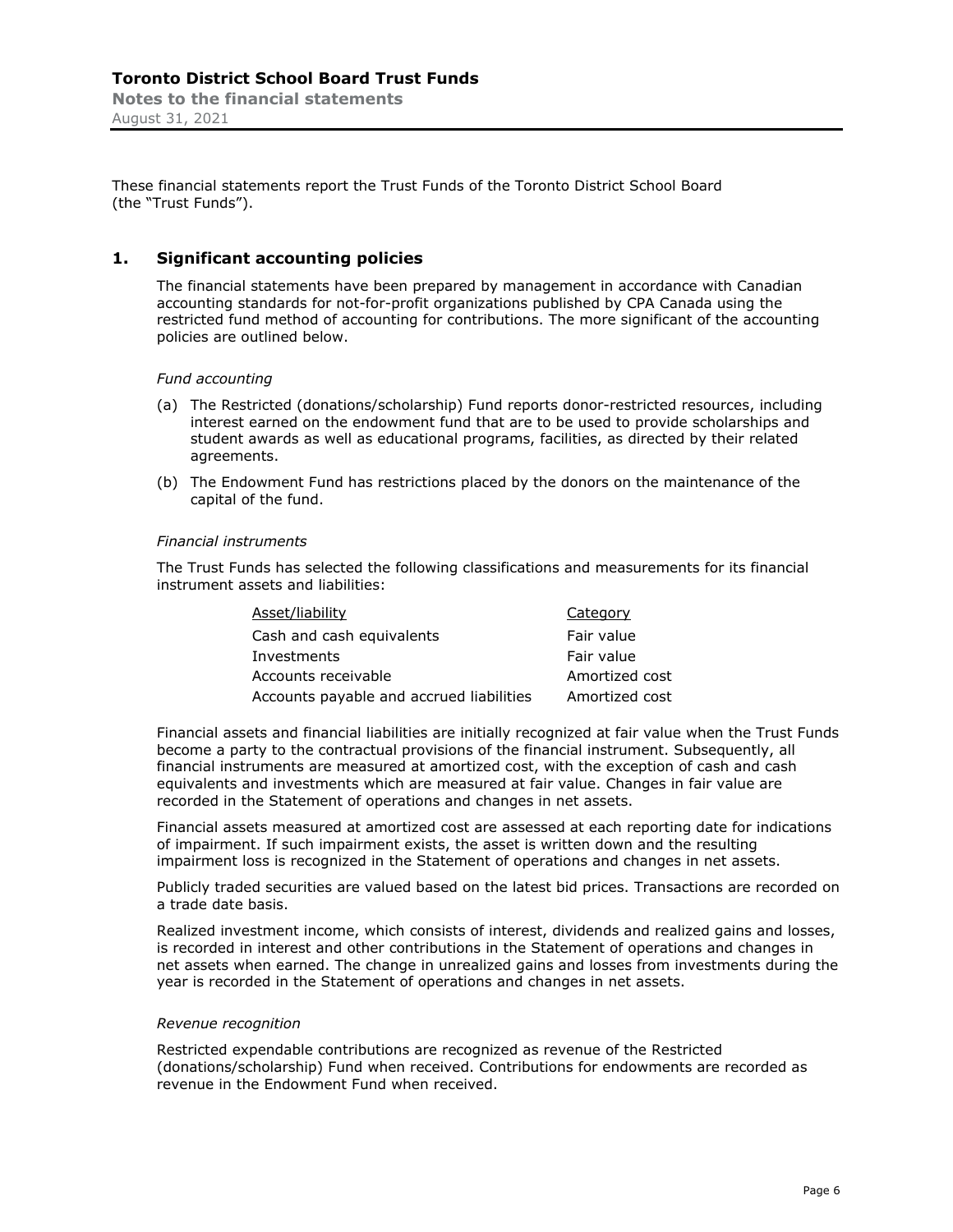# **1. Significant accounting policies (continued)**

#### *Revenue recognition (continued)*

Investment income earned on externally restricted expendable funds is a resource that must be spent on scholarship and student awards as well as educational programs and facilities needs as defined by the donor and is recognized as revenue in the Restricted (donations/scholarship) Fund. Investment income earned on the endowment fund is recognized as revenue of the Restricted (donations/scholarship) Fund.

#### *Donated services*

Donated services are not recorded.

#### *Scholarship and student awards*

Scholarships and student awards are recorded in the period the awards are approved to be paid.

#### *Use of estimates*

The preparation of financial statements in accordance with Canadian accounting standards for not-for-profit organizations requires management to make estimates and assumptions. These estimates and assumptions affect the reported amounts of assets and liabilities and disclosure of contingent assets and liabilities at the date of the financial statements and the reported amounts of revenue and expenses during the reporting period. Actual results could differ from those estimates.

#### **2. Investment income and other contributions**

Investment income and other contributions reported in the Restricted (donations/scholarship) Fund of \$188,746 (\$308,833 in 2020) includes interest earned and other investment income received for Endowment Funds totaling \$63,069 (\$96,768 in 2020). The breakdown of investment income and other contributions is as follows:

|                                         | 2021    | 2020    |
|-----------------------------------------|---------|---------|
|                                         | S       |         |
| Interest income earned on               |         |         |
| Endowment Fund                          | 62,756  | 96,768  |
| Restricted (donations/scholarship) Fund | 123,237 | 181,826 |
|                                         | 185,993 | 278,594 |
|                                         |         |         |
| Other contributions received for        |         |         |
| Endowment Fund                          | 313     |         |
| Restricted (donation/scholarship) Fund  | 2,440   | 30,239  |
|                                         | 2,753   | 30,239  |
|                                         | 188,746 | 308,833 |